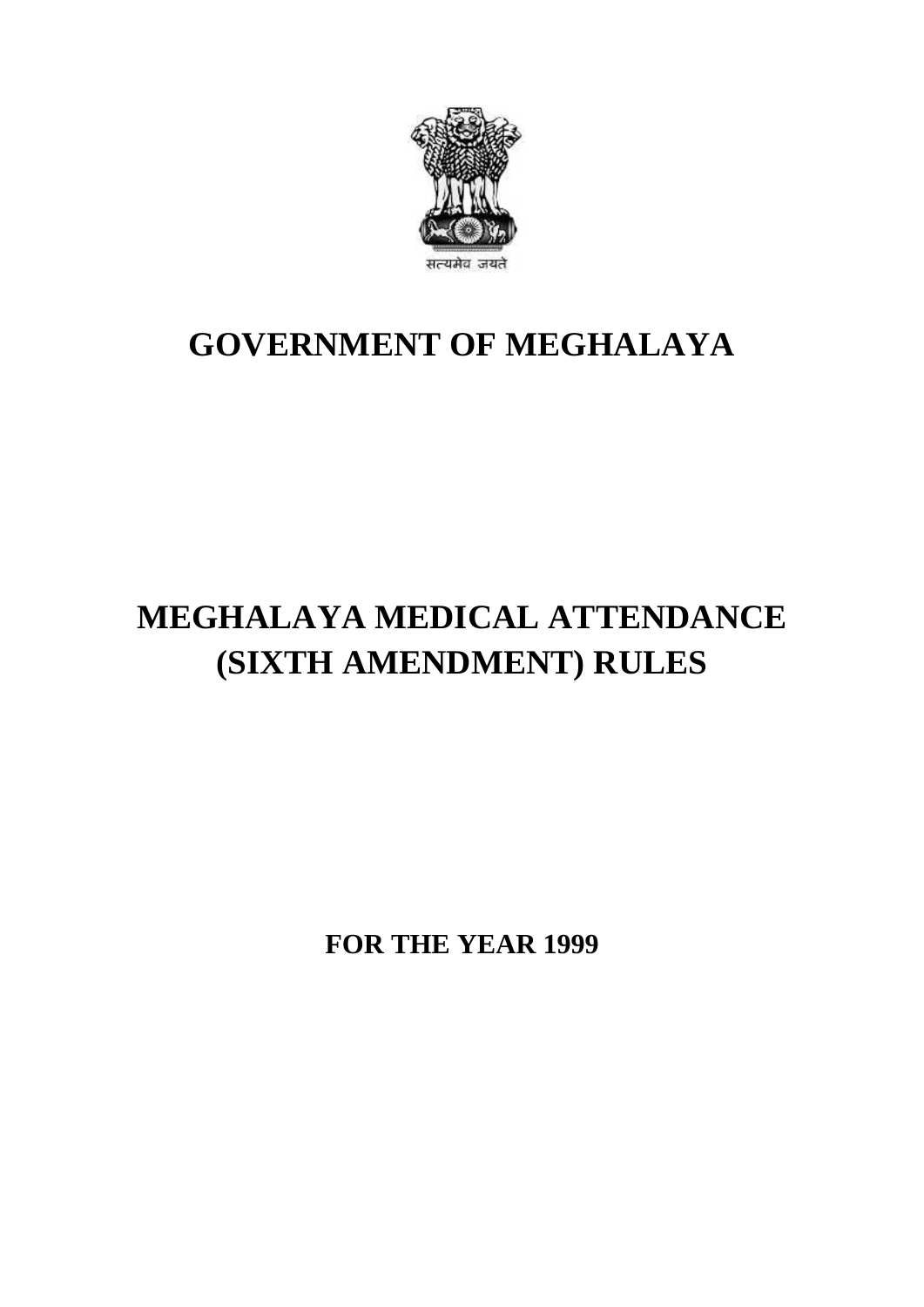### **GOVERNMENT OF MEGHALAYA HEALTH AND FAMILY WELFARE DEPARTMENT**

**….**

ORDERS BY THE GOVERNOR

#### **NOTIFICATION**

#### The  $24^{\text{th}}$  August, 1999

NOTIFICATION<br>The 24<sup>th</sup> August, 1999<br>No. Health.136/80/Pt.-I/30:- In exercise of the powers conferred by the proviso to Article 309<br>of the Constitution, the Governor of Meghalaya is pleased to make the following rules furt to amend the Meghalaya Medical Attendance Rules, 1981, namely:- No. Health.136/80/Pt.-I/30:- In exercise of the powers conferred by the proviso to Article 309 of the Constitution, the Governor of Meghalaya is pleased to make the following rules further to amend the Meghalaya Medical At

Medical Attendance (Sixth Amendment) Rules, 1999

(2) They shall come into force at once.

Medical Attendance (Sixth Amendment) Rules, 1999<br>
(2) They shall come into force at once.<br>
2. Addition of new clauses to sub-rule (3) of Rule 10 – In sub-rule (3) of Rule 10 of the<br>
Meghalaya Medical Attendance Rules, 1981 (2) They shall come into force at once.<br>Addition of new clauses to sub-rule (3) of Rule  $10 - \text{In}$  sub-rule (3) of Rule 10 of the<br>Meghalaya Medical Attendance Rules, 1981, after Clause (ae), the following new<br>clauses (af) clauses (af) shall be added, namely:- Addition of new clauses to sub-rule (3) of Rule 10 – In sub-rule (3)<br>Meghalaya Medical Attendance Rules, 1981, after Clause (ae),<br>clauses (af) shall be added, namely:-<br>"(af) Guwahati Neurological Research/Centre Heart Inst

(B. Macaulay)

Under Secretary to the Govt. of Meghalaya, Health & Family Welfare Department.

….

....<br>Memo No.Health.136/80/Pt.-I/30-A, Dt. Shillong, the 24<sup>th</sup> August, 1999<br>Copy to:-

Copy to:-

- 1) The Director of Printing & Stationery, Meghalaya, Shillong, the 24<sup>th</sup> August, 1999<br>
2011 The Director of Printing & Stationery, Meghalaya, Shillong for favour of publication<br>
in the Meghalaya Gazette. in the Meghalaya Gazette. 2) All Administrative Departments.<br>
2) All Administrative Departments.<br>
2) All Administrative Departments. by to:-<br>
1) The Director of Printing &<br>
in the Meghalaya Gazette.<br>
2) All Administrative Departn<br>
3) All Heads of Departments.
- 
-